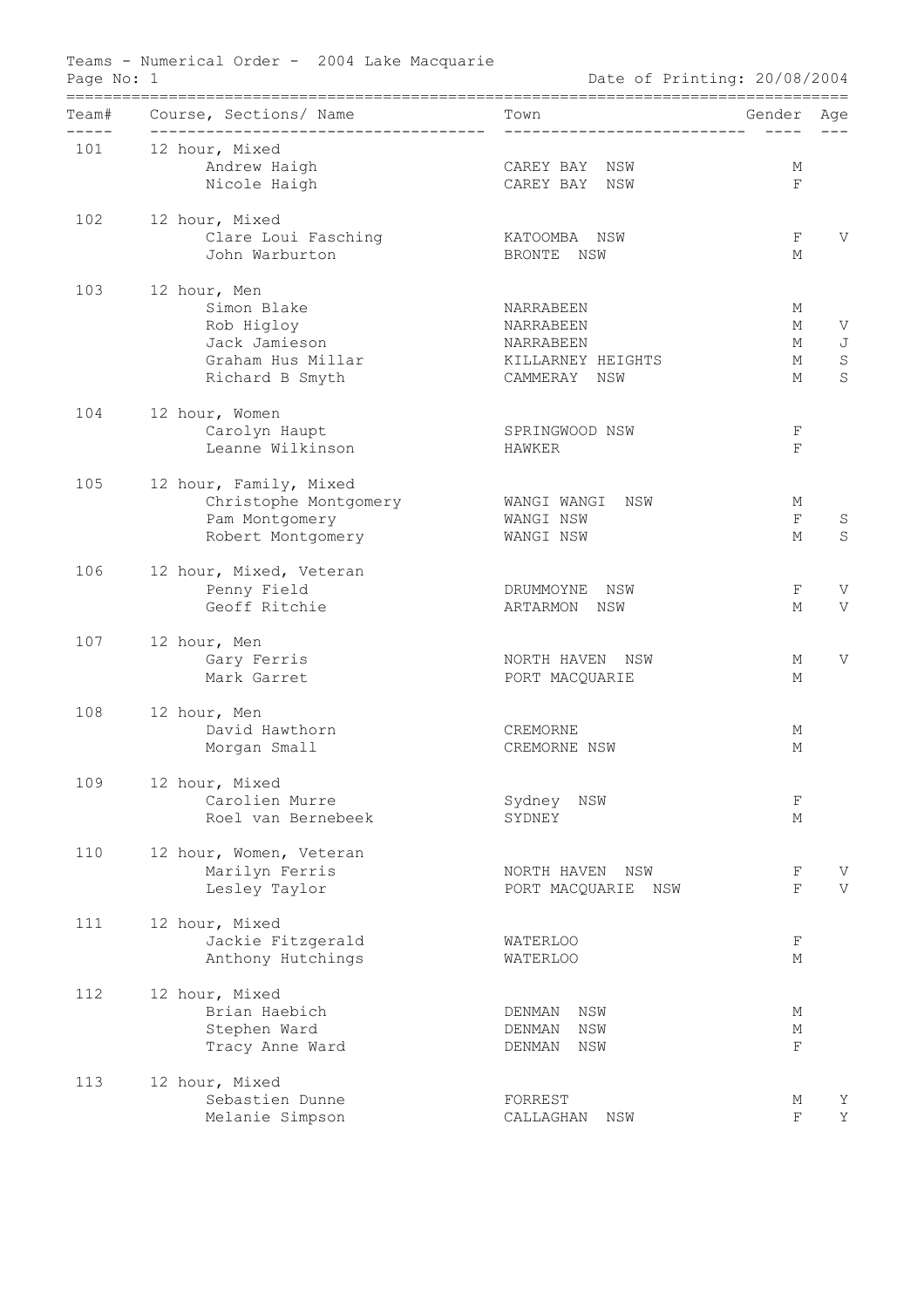| Page No: 2 | Teams - Numerical Order - 2004 Lake Macquarie                          | Date of Printing: 20/08/2004                                |                   |             |
|------------|------------------------------------------------------------------------|-------------------------------------------------------------|-------------------|-------------|
| ------     | Team# Course, Sections/ Name<br>-------------------------------------- |                                                             | Gender            | Age         |
| 114        | 12 hour, Women, Veteran<br>Kathy Herrmann<br>Kristiane Herrmann        | ARTARMON NSW<br>KINGSTON ACT                                | F<br>$\mathbf{F}$ | V<br>V      |
| 115        | 12 hour, Mixed<br>Sharon Cunningham<br>Jeremy Henson                   | MEADOWBANK<br>MEADOWBANK                                    | F<br>М            |             |
| 116        | 12 hour, Mixed<br>Cathryn Grant<br>Rob Walker                          | ENGADINE<br>KIRRIBILLI                                      | F<br>М            | Υ<br>Y      |
| 117        | 12 hour, Mixed<br>Joanna Boyd<br>Christian Peckham                     | NEWTOWN<br>NEWTOWN NSW                                      | F<br>М            | Y           |
| 118        | 12 hour, Mixed, Veteran<br>Colleen Mock<br>Colin Mock                  | NORH LYNEHAM ACT<br>NORH LYNEHAM ACT                        | F<br>М            | V<br>V      |
| 119        | 12 hour, Men<br>Wayne Cotton<br>Paul Davis                             | WOLLONGONG NSW<br>TAMWORTH NSW                              | М<br>М            |             |
| 120        | 12 hour, Men, Veteran<br>Jim Hubbard<br>Bob McNairn                    | NIAGARA PARK<br>HEATHCOTE NSW                               | М<br>М            | S<br>V      |
| 121        | 12 hour, Family, Mixed<br>Bronwyn Meek<br>Helen Meek<br>Jim Meek       | KEIRAVILLE<br>NSW<br>KEIRAVILLE<br>NSW<br>KEIRAVILLE<br>NSW | F<br>$\rm F$<br>М | J<br>V<br>V |
| 122        | 12 hour, Men<br>Chris Elphick<br>David Massa                           | ST IVES NSW<br>MOUNT KURING-GAI NSW                         | М<br>М            |             |
| 123        | 12 hour, Men, Veteran<br>Brett Davis<br>Colin Taylor                   | ST GEORGES BASIN NSW<br>CAMBEWARRA                          | М<br>М            | V<br>V      |
| 124        | 12 hour, Women<br>Nicole den Drijver<br>Sam Wilson                     | WARATAH NSW<br>KOTARA NSW                                   | F<br>$\mathbf F$  | Y           |
| 125        | 12 hour, Mixed<br>Lance Rea<br>Sylvia Rea                              | ARCADIA VALE<br>ARCADIA VALE                                | М<br>F            | V           |
| 126        | 12 hour, Men, Veteran<br>Ken Bright<br>Greg Scott                      | WICKHAM NSW<br>EAST MAITLAND NSW                            | М<br>М            | V<br>V      |
| 127        | 12 hour, Mixed<br>Joel Donney<br>Jenny Scott                           | LYNEHAM<br>LYNEHAM                                          | М<br>F            | Υ<br>Υ      |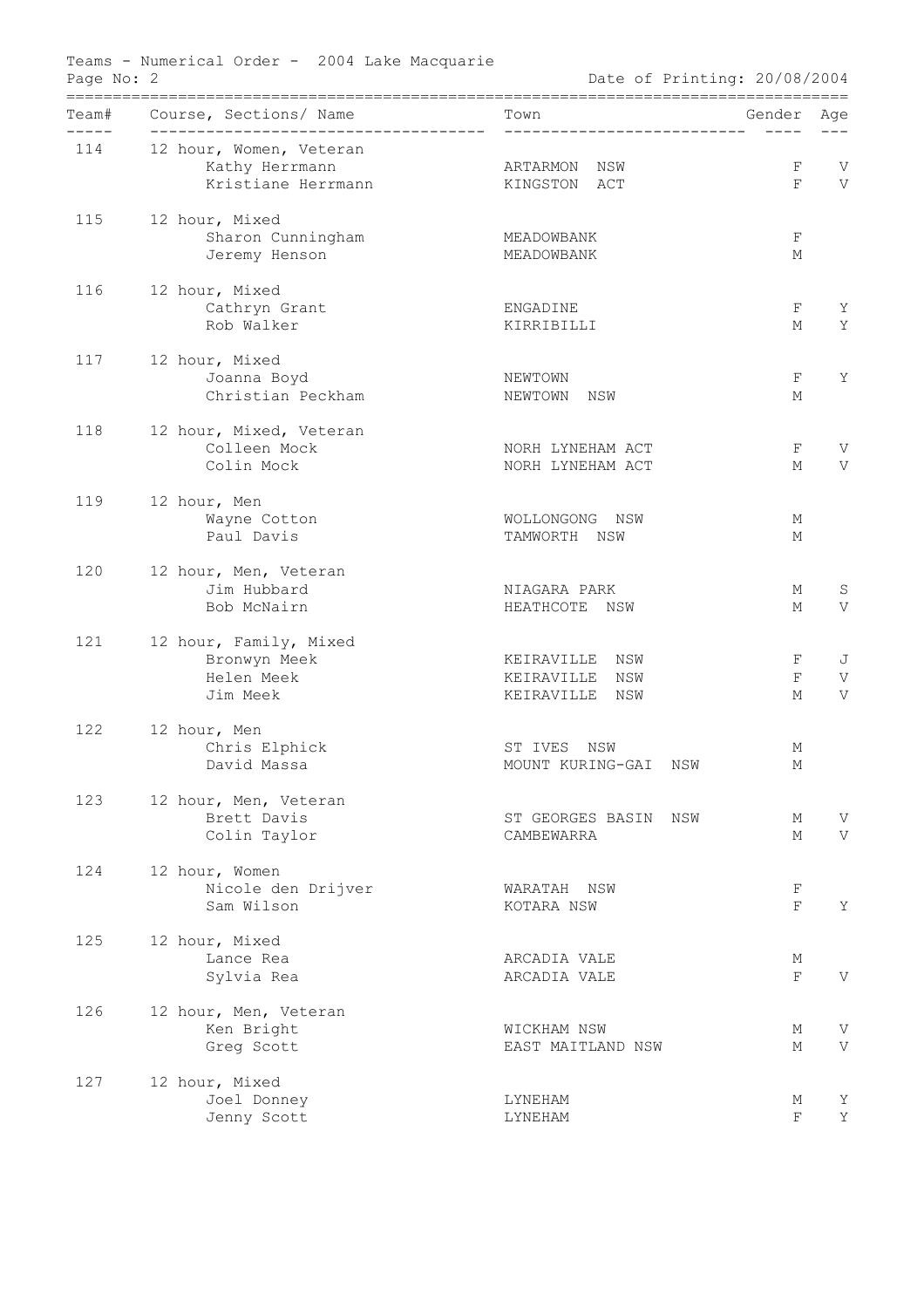| Team#         | Course, Sections/ Name                    | Town                         | Gender      | Age         |  |
|---------------|-------------------------------------------|------------------------------|-------------|-------------|--|
| ------<br>128 |                                           | ____________________________ | $- - - - -$ |             |  |
|               | 12 hour, Men<br>Mike Devey                | RANDWICK                     | М           | Y           |  |
|               | Adrian Smith                              | UMINA                        | М           | Y           |  |
|               |                                           |                              |             |             |  |
| 129           | 12 hour, Mixed, Veteran<br>Brett Golledge | WARNERS BAY                  | М           | V           |  |
|               | Steve Guy                                 | WANGI WANGI NSW              | М           | V           |  |
|               | Dom Isberg                                | ARCADIA VALE<br>NSW          | М           | V           |  |
|               | Wendy Scott                               | GLENDALE NSW                 | F           | V           |  |
| 130           | 12 hour, Men                              |                              |             |             |  |
|               | Richard A Bettles                         | MANLY                        | М           |             |  |
|               | Micheal J Sumner                          | KINCUMBER                    | М           |             |  |
| 131           | 12 hour, Mixed                            |                              |             |             |  |
|               | Alison Tree                               | BARDEN RIDGE                 | F           | Υ           |  |
|               | Richard Wolf                              | BADEN RIDGE                  | М           | Y           |  |
| 132           | 12 hour, Men                              |                              |             |             |  |
|               | Anthony Hayes                             | BLACKALLS PARK               | М           | V           |  |
|               | Peter Holz                                | BLACKALLS PARK               | М           |             |  |
|               | Peter Reed                                | HILLSBOROUGH                 | М           |             |  |
|               | Brad Williams                             | FLORAVILLE                   | М           |             |  |
| 133           | 12 hour, Men, Super Veteran               |                              |             |             |  |
|               | Philip Allen                              | KEIRAVILLE NSW               | М           | S           |  |
|               | Bob Bartle                                | WOMBARRA NSW                 | М           | $\mathbf S$ |  |
|               | Ted Booth                                 | WOLLONGONG NORTH NSW         | М           | $\mathbf S$ |  |
|               | John Guilly                               | FIGTREE NSW                  | М           | S           |  |
| 134           | 12 hour, Men                              |                              |             |             |  |
|               | Stewart                                   | ORANGE                       | М           |             |  |
|               | Jason Frisch                              | HEATHCOTE                    | М           |             |  |
|               | Keith Lawton                              | MAROUBRA                     | М           |             |  |
| 135           | 12 hour, Men                              |                              |             |             |  |
|               | Martin Krause                             | NEUTRAL BAY NSW              | М           |             |  |
|               | Michael Salmon                            | LEICHARDT                    | М           |             |  |
| 136           | 12 hour, Mixed                            |                              |             |             |  |
|               | Catherine Ellis<br>Nick Wilson            | HUNTERS HILL<br>HUNTERS HILL | F<br>М      |             |  |
|               |                                           |                              |             |             |  |
| 137           | 12 hour, Mixed                            |                              |             |             |  |
|               | Emily Grommek<br>Jon Hull                 | THIRROUL                     | F<br>М      | Υ<br>Y      |  |
|               | Cristian Orellana                         | AUSTEMER<br>TALLONG          | М           |             |  |
|               | Ben Stone                                 | TALLONG                      | М           | Y           |  |
| 138           | 12 hour, Women                            |                              |             |             |  |
|               | Lyndell Landers                           | NORTH RYDE                   | F           |             |  |
|               | Megan Oaten                               | NEWTOWN                      | $\mathbf F$ |             |  |
|               | Rochelle Staples                          | ASQUITH NSW                  | $\mathbf F$ |             |  |
| 139           | 12 hour, Family, Mixed                    |                              |             |             |  |
|               | Anthony Hunt                              | BLAXLAND<br>NSW              | М           | V           |  |
|               | Justin Hunt                               | NSW<br>BLAXLAND              | М           | J           |  |
|               | Melinda Hunt                              | BLAXLAND<br>NSW              | F           |             |  |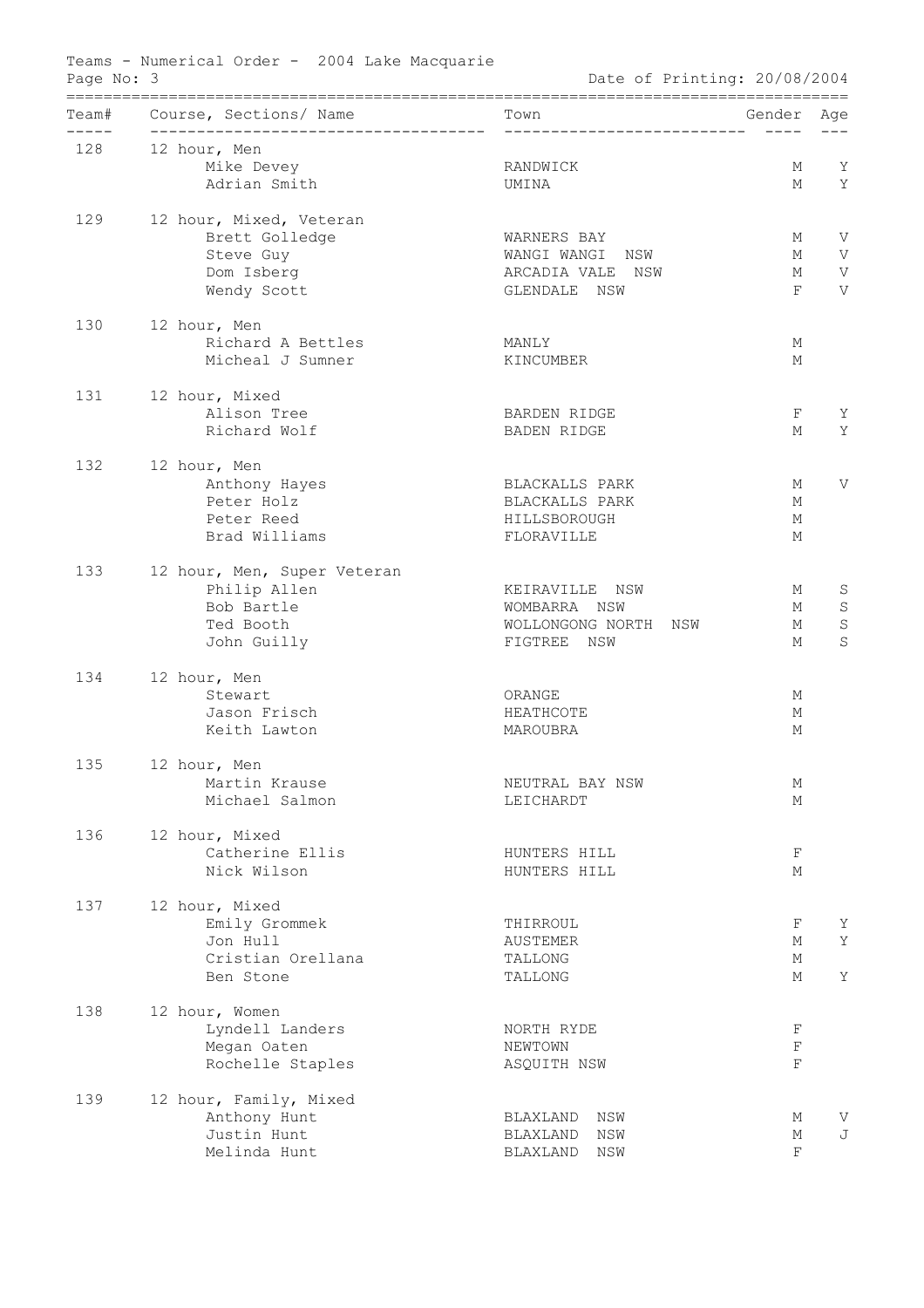| Page No: 4 | Teams - Numerical Order - 2004 Lake Macquarie                                                    | Date of Printing: 20/08/2004                                             |                       |                  |
|------------|--------------------------------------------------------------------------------------------------|--------------------------------------------------------------------------|-----------------------|------------------|
| ------     | Team# Course, Sections/ Name<br>--------------------------------------                           |                                                                          | Gender                | Age              |
| 140        | 12 hour, Family, Men<br>Chris Jewell<br>Liam Jewell                                              | Wentworth Falls NSW<br>Wentworth Falls NSW                               | М<br>М                | $\mathbf V$<br>J |
| 141        | 12 hour, Mixed<br>Craig Deveney<br>Stephen Deveney<br>Kirstie Vane                               | SOUTH WINDSOR<br>REDHEAD<br>REDHEAD                                      | М<br>М<br>F           | Υ<br>Y<br>Υ      |
|            | Phil Vane                                                                                        | REDHEAD                                                                  | М                     | V                |
| 142        | 12 hour, Men<br>Dan Crosby<br>John Dalton<br>Peter Hanselmann<br>Arthur Tooth<br>Graeme Woodward | PARKSIDE SA<br>WEST RYDE<br>PENNANT HILLS NSW<br>DRUMMOYNE<br>EPPING NSW | М<br>М<br>М<br>М<br>М | V                |
| 143        | 12 hour, Men<br>William Landers<br>Tom Newman                                                    | NORTH RYDE NSW<br>NORTH EPPING NSW                                       | М<br>М                |                  |
| 144        | 12 hour, Men<br>Paul Fahey<br>Shawn Wright                                                       | FIVE DOCK NSW<br>NORTH NARRABEEN                                         | М<br>М                | J                |
| 145        | 12 hour, Men<br>Stewart Johnston<br>Jonathan Lawrie<br>Mark Smith                                | SYDNEY<br>KENSINGTON<br>SYDNEY                                           | М<br>М<br>М           | Υ<br>Y<br>Y      |
| 146        | 12 hour, Women<br>Dean McGeary<br>Caitlin Salter                                                 | ANZAC PDE<br>SYDNEY                                                      | F<br>F                | Υ<br>Y           |
| 147        | 12 hour, Men<br>Jamie Kelly                                                                      | KENSINGTON                                                               | М                     |                  |
| 148        | 12 hour, Mixed, Veteran<br>Ian Almond<br>Lynette Paans<br>Bronwyn Wilson                         | MT KEMBLA NSW<br>TORONTO<br>BALGOWNIE                                    | М<br>$\mathbf F$<br>F | V<br>V<br>V      |
| 149        | 12 hour, Mixed<br>Amanda Bates<br>Nick Knowles<br>Alex Larrance<br>Duncan Macaulay               | WOLLONGONG<br>WOLLONGONG<br>WOLLONGONG<br>WOLLONGONG                     | F<br>М<br>М<br>М      |                  |
| 150        | 12 hour, Men<br>Brendan Berghout<br>Stephen Fityus                                               | LAMBTON NSW<br>NEW LAMBTON<br>NSW                                        | М<br>М                |                  |
| 151        | 12 hour, Mixed<br>Louise Cherry<br>Cezary Rataj                                                  | LAMBTON<br>CHARLESTOWN                                                   | F<br>М                | Υ<br>Y           |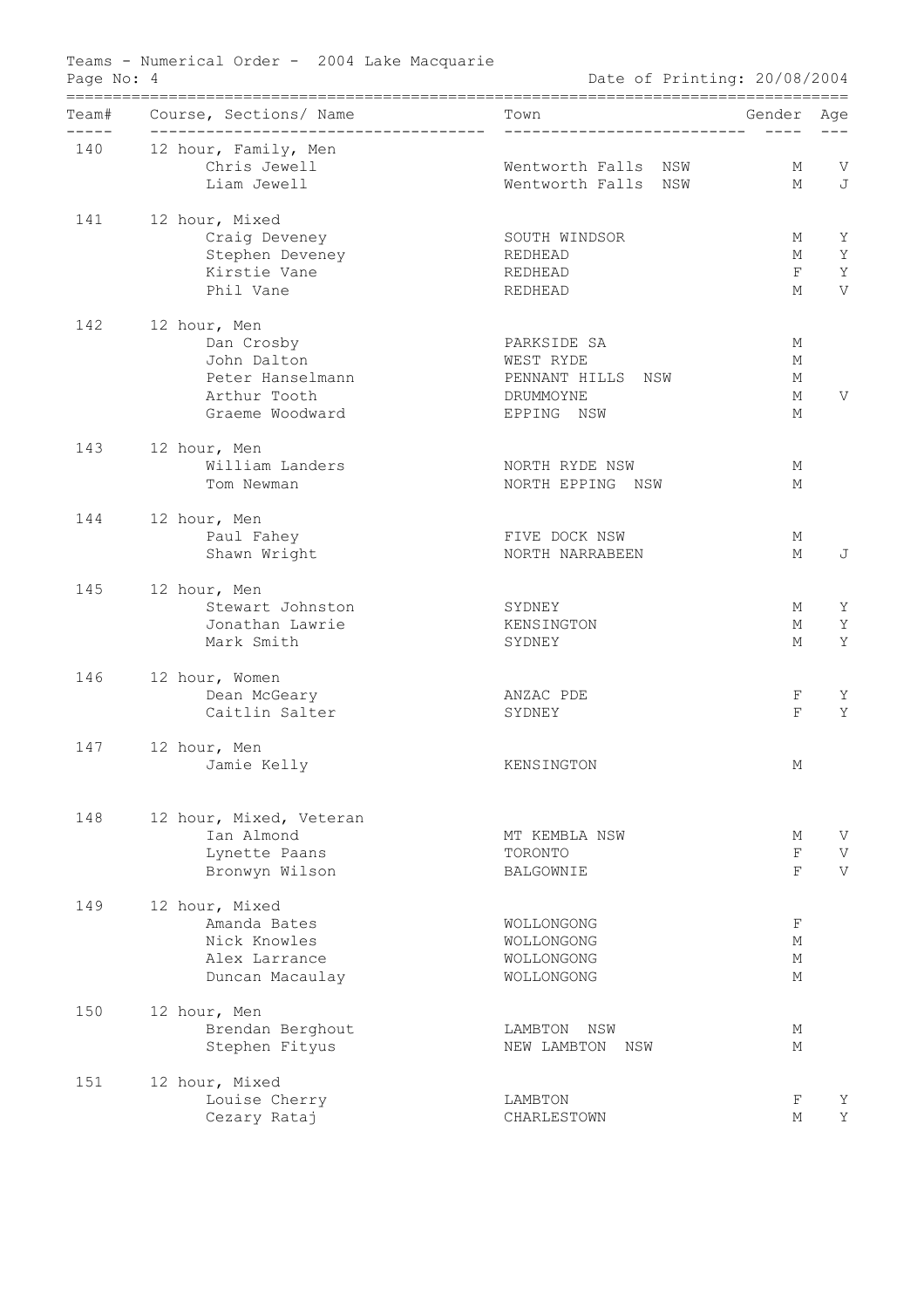|                  | Team# Course, Sections/ Name                             | Town                          | Gender      | Age |
|------------------|----------------------------------------------------------|-------------------------------|-------------|-----|
| $- - - -$<br>152 | --------------------------------------<br>12 hour, Mixed | _____________________________ |             |     |
|                  | Damon Goerke                                             | WOOLLAHRA                     | М           |     |
|                  | Fleur Grose                                              | WOOLLAHRA                     | $\mathbf F$ |     |
|                  |                                                          |                               |             |     |
| 153              | 12 hour, Men, Veteran                                    |                               |             |     |
|                  | Daryl Hunter                                             | KOTARA                        | М           | V   |
|                  | Steve Rampant                                            | MEDOWIE                       | М           | V   |
|                  | Nigel Thompson                                           | ASHTONFIELD NSW               | М           | V   |
| 154              | 12 hour, Mixed                                           |                               |             |     |
|                  | Jonas Lemnan                                             | BALMORAL                      | М           |     |
|                  | Belinda Pursey                                           | MARRICKVILLE NSW              | F           |     |
|                  |                                                          |                               |             |     |
| 155              | 12 hour, Mixed                                           |                               |             |     |
|                  | Michelle Biles                                           | WOLLONGONG                    | $\rm F$     | Y   |
|                  | Emma Gorley                                              | WOLLONGONG                    | $\mathbf F$ |     |
|                  | Phil Hurley<br>Brett O'Brien                             | WOLLONGONG                    | М           |     |
|                  |                                                          | WOLLONGONG                    | М           | Y   |
| 156              | 12 hour, Mixed                                           |                               |             |     |
|                  | Natalie Ennighorst                                       | CARRINGTON                    | F           |     |
|                  | Chris Jenkins                                            | CARRINGTON                    | М           |     |
|                  | Catherine Ryan                                           | BROADMEADOW                   | F           | V   |
| 157              | 12 hour, Mixed                                           |                               |             |     |
|                  | Russell Bartley                                          | BONDI                         | М           | V   |
|                  | Lucy Buhagiar                                            | GLEBE                         | $\mathbf F$ | Y   |
|                  | Andreas Mross                                            | LOFTUS NSW                    | М           |     |
|                  | Corey Spink                                              | CRONULLA NSW                  | М           |     |
|                  |                                                          |                               |             |     |
| 158              | 12 hour, Mixed<br>Chris Moore                            | WEST WOLLONGONG               | М           |     |
|                  | Lucy Temple-Smith                                        | WEST WOLLONGONG               | F           |     |
|                  | Steven Ward                                              | MORTDALE                      | М           |     |
|                  |                                                          |                               |             |     |
| 159              | 12 hour, Mixed                                           |                               |             |     |
|                  | Alex Been                                                | WAVERTON NSW                  | М           | Υ   |
|                  | Anna Kricker                                             | ROSEVILLE                     | F           | Y   |
|                  | David Kricker                                            | EPPING<br>NSW                 | М           |     |
|                  | Duncan Robertson                                         | MOSMAN                        | М           | Y   |
| 160              | 12 hour, Men                                             |                               |             |     |
|                  | Derek Anderson                                           | TERRIGAL                      | М           |     |
|                  | Mark Eggers                                              | LILYFIELD                     | М           | V   |
| 161              |                                                          |                               |             |     |
|                  | 12 hour, Mixed<br>Jerry Argyriou                         | BONDI                         | М           |     |
|                  | Kerensa Argyriou                                         | BONDI NORTH                   | F           |     |
|                  | Chris Mauger                                             | DARLINGHUST                   | М           |     |
|                  |                                                          |                               |             |     |
| 162              | 12 hour, Mixed, Veteran                                  |                               |             |     |
|                  | Sue Clarke                                               | BORONIA PARK<br>NSW           | F           | V   |
|                  | Walter Kelemen                                           | BORONIA PARK<br>NSW           | М           | V   |
| 163              | 12 hour, Men                                             |                               |             |     |
|                  | Martin Lefmann                                           | SOUTH TURRAMURRA NSW          | М           |     |
|                  | Patrick Ha Mickan                                        | TURRAMURRA NSW                | М           | Υ   |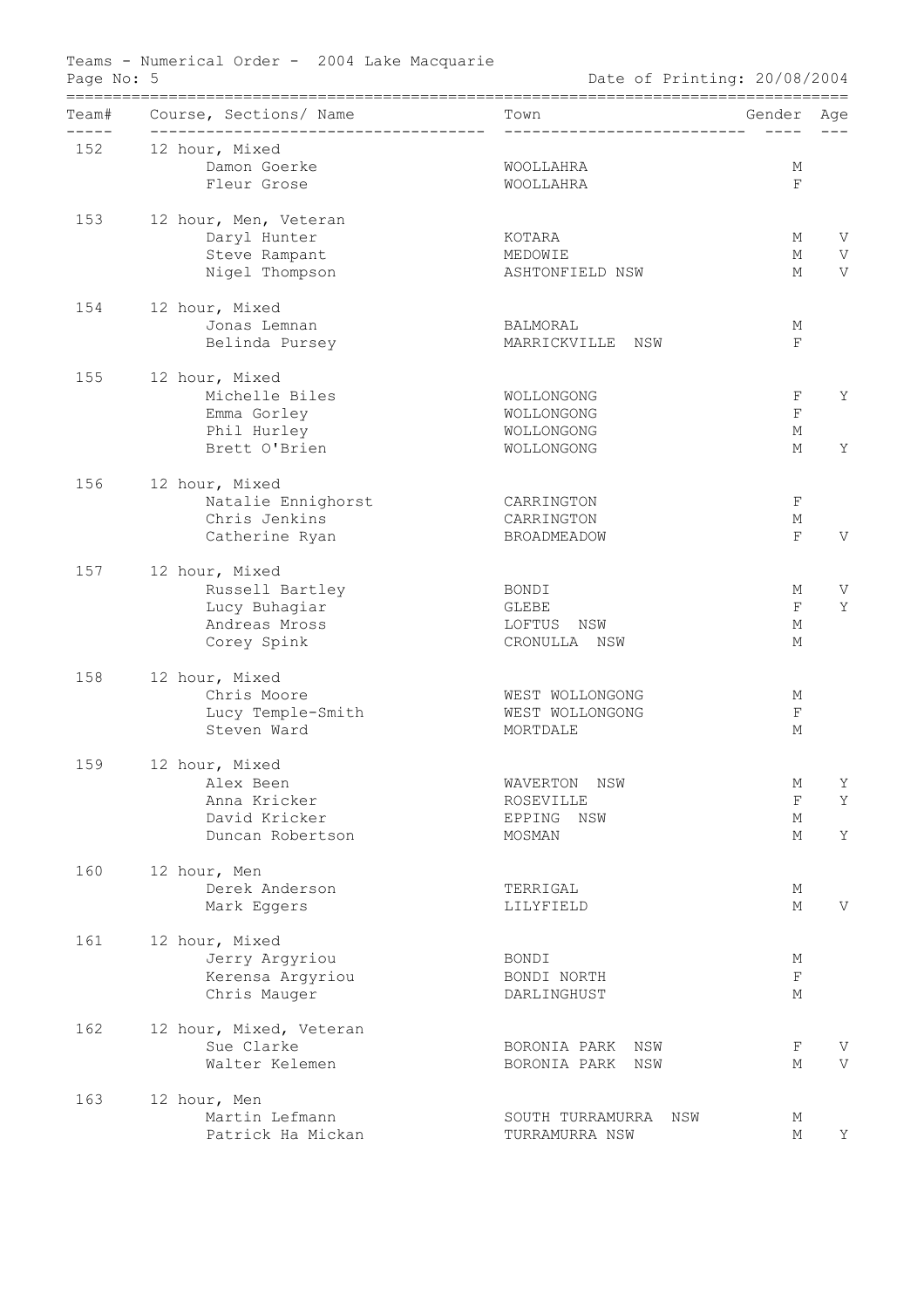| Team# | Course, Sections/ Name<br>---------------- | Town<br>_____________________________ | Gender       | Age     |
|-------|--------------------------------------------|---------------------------------------|--------------|---------|
| 164   | _________________<br>12 hour, Mixed        |                                       | $- - - - -$  |         |
|       | Paul Barry                                 | BEROWRA HEIGHTS                       | М            |         |
|       | Freya Scollay                              | ROSEVILLE                             | $\mathbf F$  |         |
| 201   | 6 hour, Mixed, Veteran                     |                                       |              |         |
|       | Niels Gebauer                              | NORTH SYDNEY<br>NSW                   | М            | V       |
|       | Jane Mathews                               | NORTH SYDNEY<br>NSW                   | $\mathbf{F}$ | V       |
| 202   | 6 hour, Family, Mixed                      |                                       |              |         |
|       | Georgina Castle                            | MOSMAN<br>NSW                         | F            | J       |
|       | Matt Castle                                | MOSMAN<br>NSW                         | М            | J       |
|       | Rosie Castle                               | MOSMAN<br>NSW                         | $\mathbf F$  | J       |
|       | Tim Castle                                 | MOSMAN<br>NSW                         | М            | V       |
| 203   | 6 hour, Family, Mixed                      |                                       |              |         |
|       | Fiona Merritt                              | NORTH MAITLAND NSW                    | F            | V       |
|       | Joshua Merritt                             | NORTH MAITLAND NSW                    | М            | J       |
|       | Lauren Merritt                             | NORTH MAITLAND NSW                    | $\mathbf F$  | J       |
|       | Tony Merritt                               | NORTH MAITLAND NSW                    | М            | V       |
| 204   | 6 hour, Men                                |                                       |              |         |
|       | Paul Bocska                                | TERRY HILLS                           | М            |         |
|       | Ray Overdijk                               | NORTH SYDNEY                          | М            |         |
| 205   | 6 hour, Family, Mixed                      |                                       |              |         |
|       | Lucy Hollard                               | BLACKHILL                             | F            |         |
|       | Joshua Hollard                             | BLACKHILL                             | М            | J       |
|       | Jason Hollard                              | BLACKHILL                             | М            |         |
|       | Sebastian Hollard                          | BLACKHILL                             | М            | J       |
| 206   | 6 hour, Men, Super Veteran                 |                                       |              |         |
|       | Bill Chalmers                              | EAST MAITLAND                         | М            | S       |
|       | David Lilley                               | PELAW MAIN<br>NSW                     | М            | S       |
| 207   | 6 hour, Mixed                              |                                       |              |         |
|       | Adrian Cullen                              | CHURCH POINT                          | М            | J       |
|       | Ishbel Cullen                              | CHURCH POINT                          | F            | J       |
|       | Jenny Cullen                               | CHURCH POINT                          | $\mathbf F$  | V       |
|       | Mikaila Thwaiter                           | QUEENSCLIFF                           | $\mathbf F$  | J       |
|       | Silas Vick                                 | MONA VALE                             | М            | J       |
| 208   | 6 hour, Family, Mixed                      |                                       |              |         |
|       | Peter Charlton                             | SUNSHINE<br>NSW                       | М            | V       |
|       | Robyn Charlton                             | SUNSHINE<br>NSW                       | F            | J       |
| 209   | 6 hour, Mixed                              |                                       |              |         |
|       | Shane Anderson                             | WOODFORD                              | М            | V       |
|       | Alison Anderson                            | WOODFORD                              | $\mathbf F$  |         |
| 210   | 6 hour, Women, Super Veteran               |                                       |              |         |
|       | Penny Allen                                | <b>BEECROFT</b>                       | F            | S       |
|       | Marie Kibble                               | NORMANHURST NSW                       | $\mathbf F$  | $\rm S$ |
| 211   | 6 hour, Mixed                              |                                       |              |         |
|       | Nick Hudson                                | SOUTH TURRAMURRA<br>NSW               | М            |         |
|       | Fiona Milner                               | LANE COVE                             | F            |         |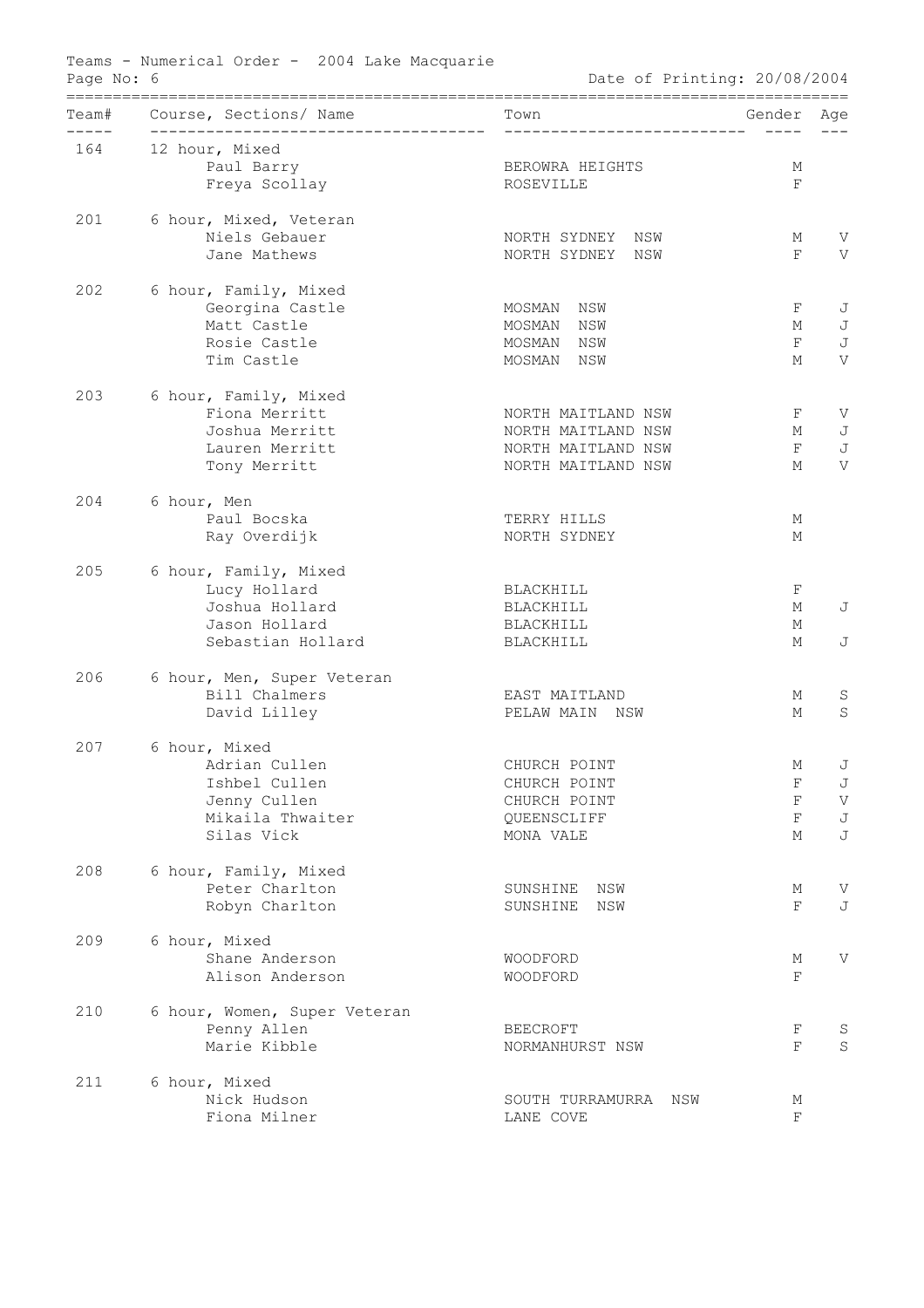| Team# | Course, Sections/ Name                                        | Town                         | Gender      | Age |
|-------|---------------------------------------------------------------|------------------------------|-------------|-----|
| 212   | --------------------------------------<br>6 hour, Family, Men | ____________________________ | $- - - - -$ |     |
|       | Joshua Roberts                                                | EAST MAITLAND                | М           | J   |
|       | Malcolm Roberts                                               | EAST MAITLAND                | М           | V   |
|       |                                                               |                              |             |     |
| 213   | 6 hour, Men, Veteran                                          |                              |             |     |
|       | David Chambers                                                | NORTH RYDE NSW               | М           | V   |
|       | John Cole                                                     | NORTH EPPING NSW             | М           | V   |
| 214   | 6 hour, Men                                                   |                              |             |     |
|       | Peter Evans                                                   | EASTWOOD                     | М           | Υ   |
|       | Bill Evans                                                    | Eastwood                     | М           | V   |
| 215   | 6 hour, Men                                                   |                              |             |     |
|       | Sam Evans                                                     | MARYLAND                     | М           | J   |
|       | Graeme Evans                                                  | MARYLAND<br>NSW              | М           | V   |
|       | Martthew McKee                                                | MEREWETHER                   | М           | J   |
|       | Peter Wetzler                                                 | ASHTONFIELD                  | М           | V   |
|       | Karl Wetzler                                                  | ASHTONFIELD                  | М           | J   |
| 216   | 6 hour, Men                                                   |                              |             |     |
|       | Chris Jones                                                   | CAMMERAY                     | М           |     |
|       | Peter Marshall                                                | GLADESVILLE NSW              | М           | V   |
|       | Jim McLean                                                    | NORTH RYDE                   | М           | V   |
|       | Andy Walters                                                  | COLLAROY NSW                 | М           | V   |
| 217   | 6 hour, Family, Mixed                                         |                              |             |     |
|       | Alex Heath                                                    | <b>WILLOUGHBY NSW</b>        | F           |     |
|       | Ellie Shuetrim                                                | <b>WILLOUGHBY NSW</b>        | $\mathbf F$ | J   |
|       | Geoff Shuetrim                                                | <b>WILLOUGHBY NSW</b>        | М           |     |
| 218   | 6 hour, Men                                                   |                              |             |     |
|       | Michael Lilley                                                | WALLSEND                     | М           |     |
|       | Rick McCann                                                   | WARNERS BAY NSW              | М           |     |
|       | Neil Winterborn                                               | KOTARA                       | М           |     |
| 219   | 6 hour, Mixed, Veteran                                        |                              |             |     |
|       | Linda Egginton                                                | LEICHHARDT                   | F           | V   |
|       | Terry Eggington                                               | LEICHHARDT                   | М           | V   |
| 220   | 6 hour, Mixed                                                 |                              |             |     |
|       | Jessica Stuart                                                | MUDGEE                       | F           | Υ   |
|       | James Stuart                                                  | MUDGEE                       | М           |     |
|       | Daniel Wood                                                   | MUDGEE                       | М           |     |
| 221   | 6 hour, Mixed                                                 |                              |             |     |
|       | Scott Flannagan                                               | NEWTOWN                      | М           | Υ   |
|       | Natalie Rainger                                               | PETERSHAM                    | $\mathbf F$ |     |
|       | Biarta Rhys-Jones                                             | NEWTOWN                      | $\mathbf F$ | Y   |
|       | Shawn Russell                                                 | LEICHHARDT<br>NSW            | М           |     |
| 222   | 6 hour, Men, Super Veteran                                    |                              |             |     |
|       | David Dash                                                    | CHATSWOOD NSW                | М           | S   |
|       | Peter Tamsett                                                 | WENTWORTHVILLE NSW           | М           | S   |
| 223   | 6 hour, Mixed                                                 |                              |             |     |
|       | Geff Harper                                                   | CRONULLA                     | М           |     |
|       | Caireen Urquhart                                              | CRONULLA                     | F           |     |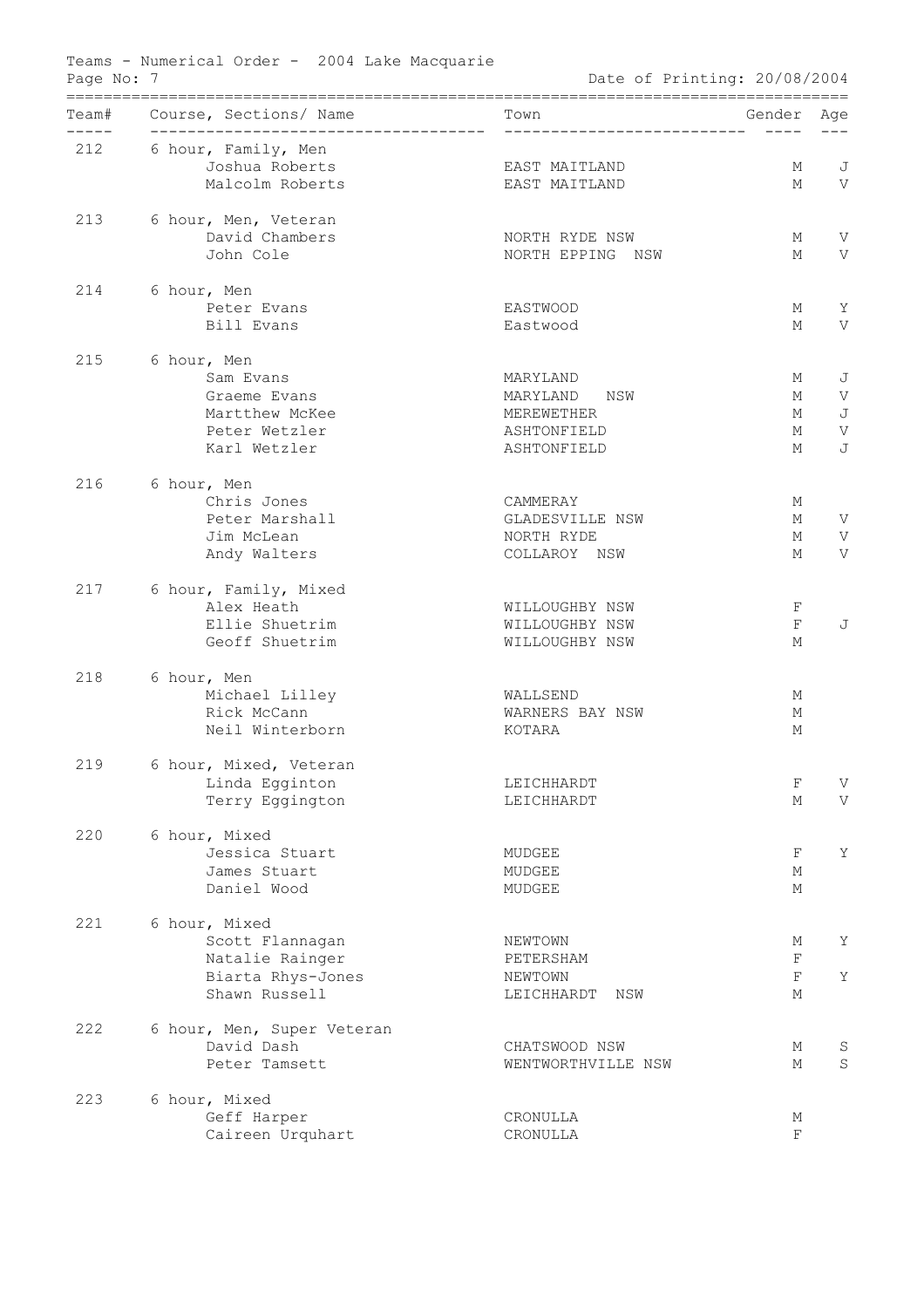|               | Team# Course, Sections/ Name                            | Town                         | Gender                     | Age     |
|---------------|---------------------------------------------------------|------------------------------|----------------------------|---------|
| ------<br>224 | --------------------------------------<br>6 hour, Women | ____________________________ | $- - - - -$                |         |
|               | Kym Elsey                                               | ROZELLE                      | F                          |         |
|               | Sharon Phillips                                         | COLLAROY NSW                 | $\mathbf F$                |         |
| 225           | 6 hour, Family, Mixed                                   |                              |                            |         |
|               | Carly Rowston                                           | DURAL                        | F                          | V       |
|               | Miles Rowston                                           | DURAL NSW                    | М                          | J       |
|               | Wade Rowston                                            | DURAL NSW                    | М                          | V       |
| 226           | 6 hour, Men                                             |                              |                            |         |
|               | Wayne Goss                                              | FORRESTERS BEACH             | М                          |         |
|               | Mike Webb                                               | FORRESTVILLE                 | М                          |         |
| 227           | 6 hour, Women                                           |                              |                            |         |
|               | Patty Correll                                           | THORNLEIGH                   | $\mathbf F$                |         |
|               | Leeanne Dwyer                                           | GLADESVILLE                  | $\mathbf F$<br>$\mathbf F$ |         |
|               | Jenny Wood                                              | RANDWICK NSW                 |                            |         |
| 228           | 6 hour, Mixed                                           |                              |                            |         |
|               | Simon McDonell<br>Julie Morrison                        | WARABROOK<br>CALAMVALE       | М<br>$\mathbf F$           |         |
|               |                                                         |                              |                            |         |
| 229           | 6 hour, Family, Mixed, Veteran                          |                              |                            |         |
|               | Greg Bacon                                              | NELSONS PLAINS               | М<br>$\mathbf{F}$          | V<br>V  |
|               | Kerry Bacon                                             | NELSONS PLAINS               |                            |         |
| 230           | 6 hour, Mixed                                           |                              |                            |         |
|               | Sue Davis<br>David Klineberg                            | ASHFIELD<br>COOGEE           | F<br>М                     |         |
|               | Doug Moore                                              | WEST PENNANT HILLS NSW       | М                          |         |
|               | Stuart Wilson                                           | WEST PYMBLE NSW              | М                          |         |
| 231           | 6 hour, Men, Junior                                     |                              |                            |         |
|               | Tristan Pankhurst                                       | THORNTON                     | М                          | J       |
|               | Ben Pankhurst                                           | THORNTON                     | М                          | J       |
|               | Danny Roberts-Clark                                     | EAST MAITLAND                | М                          | J       |
| 232           | 6 hour, Women                                           |                              |                            |         |
|               | Jesena Brce                                             | ULTIMO                       | F                          | Y       |
|               | Sabrina Cascio                                          | BONDI                        | $\mathbf F$                |         |
|               | Anja Hutschenreuter                                     |                              | F                          | Υ       |
| 233           | 6 hour, Mixed, Super Veteran                            |                              |                            |         |
|               | Judy Shea                                               | MANLY                        | F                          | S       |
|               | Paul Shea                                               | MANLY                        | М                          | $\rm S$ |
| 234           | 6 hour, Men                                             |                              |                            |         |
|               | Alex Bergmann                                           | GLADESVILLE                  | М                          |         |
|               | Barry Drake                                             | THORNLEIGH                   | М                          |         |
| 235           | 6 hour, Men                                             |                              |                            |         |
|               | Ewan Holland                                            | MANLY                        | М                          |         |
|               | Jason Wright                                            | MANLY                        | М                          |         |
|               | Joel Wright                                             | MANLY                        | М                          |         |
| 236           | 6 hour, Mixed, Veteran                                  |                              |                            |         |
|               | Peter Aubourg                                           | COLEDALE                     | М                          | V       |
|               | Malcolm Loder                                           | <b>BRONTE</b>                | М<br>F                     | V<br>V  |
|               | Donna O'Rourke                                          | <b>BRONTE</b>                |                            |         |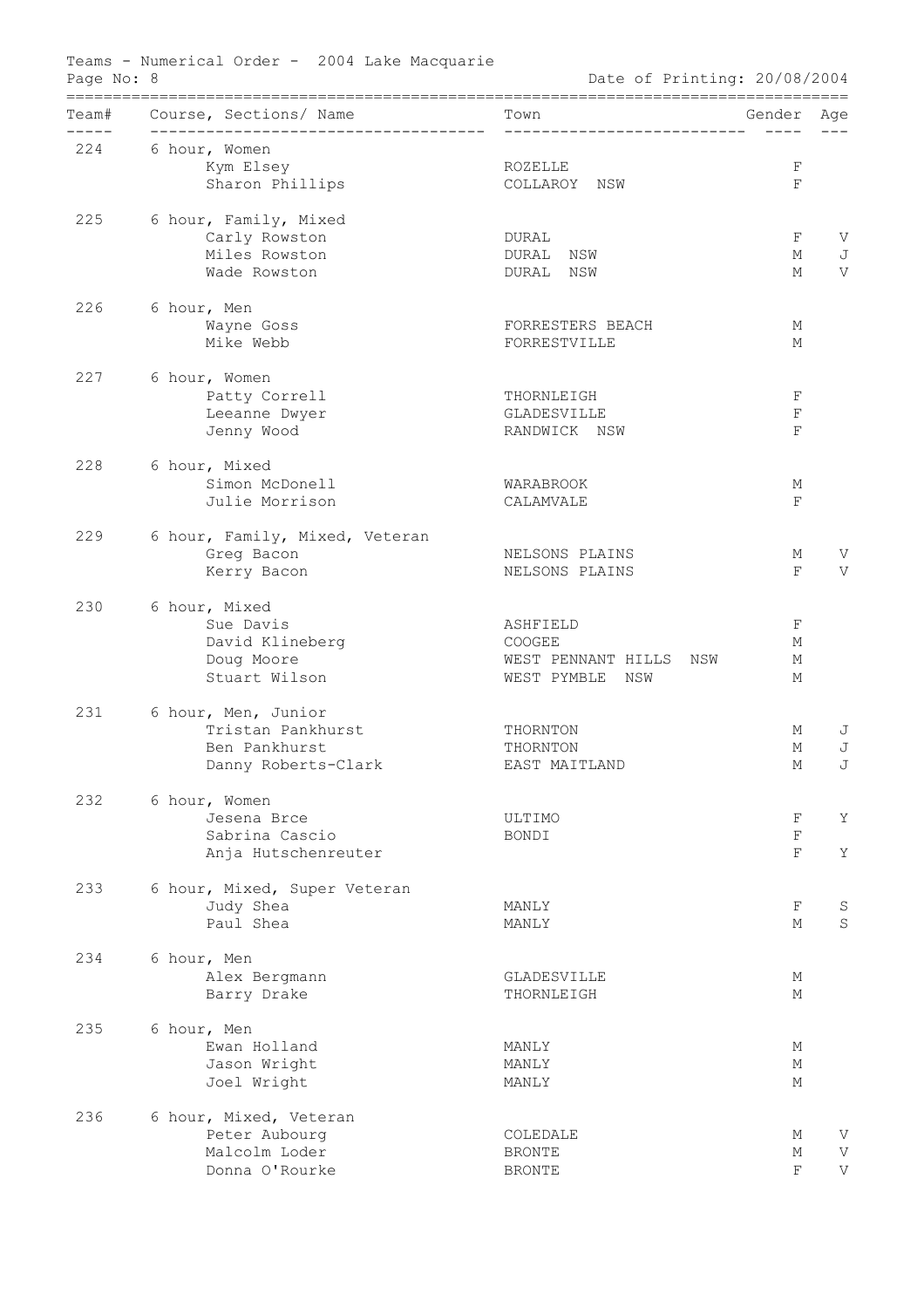|        | Team# Course, Sections/ Name       | Town                                     | Gender           | Age    |
|--------|------------------------------------|------------------------------------------|------------------|--------|
| ------ | Denise Roodnick                    | BEAUTY POINT                             | F                | V      |
| 237    | 6 hour, Women                      |                                          |                  |        |
|        | Gretchen Hart                      | MANLY                                    | F                |        |
|        | Annalisa McKay                     | CARLINGFORD NSW                          | F                | Y      |
| 238    | 6 hour, Mixed, Veteran             |                                          |                  |        |
|        | Lynne McNairn                      | NARRAWEENA<br>NSW                        | F                | V      |
|        | R Robinson                         | NARRAWEENA                               | М                | V      |
| 239    | 6 hour, Mixed                      |                                          |                  |        |
|        | Nathan Leicht                      | FIGTREE NSW                              | М                |        |
|        | Belinda Morrison                   | FIGTREE NSW                              | F                | Y      |
| 240    | 6 hour, Mixed                      |                                          |                  |        |
|        | Sean Lee                           | CAMMERAY                                 | М                | Υ      |
|        | Edwin Mak<br>Eva Mak               | CAMMERAY<br>NSW<br>LINDFIELD             | М<br>F           | Υ      |
|        | Maryann Mak                        | CAMMERAY NSW                             | $\rm F$          | Y      |
|        |                                    |                                          |                  |        |
| 241    | 6 hour, Men                        |                                          |                  |        |
|        | Garrry Thong<br>Steven Wyatt       | SYLVANIA<br>ARTARMON                     | М<br>М           |        |
|        |                                    |                                          |                  |        |
| 242    | 6 hour, Mixed, Veteran             |                                          |                  |        |
|        | Peter Morris                       | FRENCHS FOREST                           | М                | V      |
|        | Monica Simpson                     | DEE WHY                                  | $\rm F$          | V      |
| 243    | 6 hour, Men                        |                                          |                  |        |
|        | Richard Connors                    | HORNSBY NSW                              | М                |        |
|        | David Green<br>Andrew Palmisano    | KIAMA DOWNS NSW<br>GLADESVILLE NSW       | М<br>М           | V      |
|        |                                    |                                          |                  |        |
| 244    | 6 hour, Mixed                      |                                          |                  |        |
|        | Tristan Imber                      | RANDWICK<br>RANDWICK                     | М<br>$\mathbf F$ |        |
|        | Eri Leong                          |                                          |                  |        |
| 245    | 6 hour, Mixed, Super Veteran       |                                          |                  |        |
|        | Barry Hanlon<br>Janet Morris       | NORTH ROCKS<br>NSW<br>NORTH ROCKS<br>NSW | М<br>F           | S<br>S |
|        |                                    |                                          |                  |        |
| 246    | 6 hour, Mixed, Veteran             |                                          |                  |        |
|        | John Hefko                         | UNANDERRA                                | М                | V      |
|        | Gregory Knight<br>Kathryn Mortimer | CONISTON<br>NSW<br>CONISTON<br>NSW       | М<br>F           | V<br>V |
|        |                                    |                                          |                  |        |
| 247    | 6 hour, Men, Veteran               |                                          |                  |        |
|        | Alan Scott                         | SINGLETON                                | М                | V      |
|        | Manuel Velarde                     | SINGLETON NSW                            | М                | V      |
| 248    | 6 hour, Men, Veteran               |                                          |                  |        |
|        | John Brayan                        | RYDE NSW                                 | М                | V      |
|        | Paul Ettema                        | RIVERVIEW<br>NSW                         | М                | V      |
| 249    | 6 hour, Mixed                      |                                          |                  |        |
|        | Glen Auld                          | GLENNING VALLEY                          | М                |        |
|        | Rebecca Auld                       | GLENNING VALLEY                          | $\mathbf F$      |        |
|        | Katherine Bell<br>Hal Simms        | KENTHURST<br>NSW<br>NSW<br>KENTHURST     | $\mathbf F$<br>М |        |
|        |                                    |                                          |                  |        |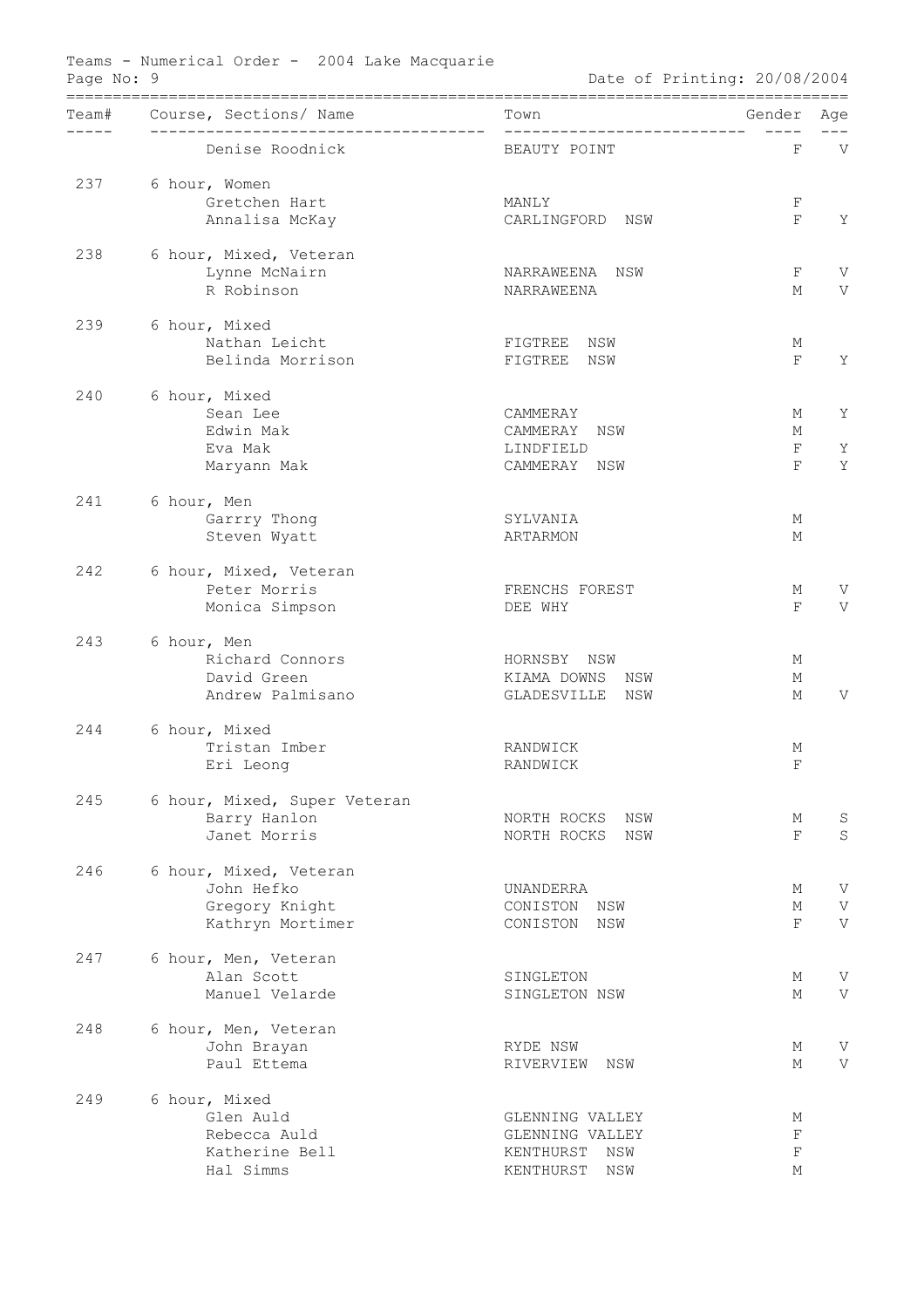|     | ==================                                                    |                                      |             |   |
|-----|-----------------------------------------------------------------------|--------------------------------------|-------------|---|
|     | Team# Course, Sections/ Name<br>------------------------------------- | Town<br>____________________________ | Gender Age  |   |
| 250 | 6 hour, Mixed                                                         |                                      |             |   |
|     | Julia Slotwinski                                                      | CHATSWOOD                            | $\mathbf F$ |   |
|     | Marek Slotwinski                                                      | CHATSWOOD                            | М           | V |
|     | Lena Young                                                            | THIRROUL                             | $\mathbf F$ |   |
|     | Paul Young                                                            | THIRROUL                             | М           |   |
| 251 | 6 hour, Women                                                         |                                      |             |   |
|     | Katherine Dynon                                                       | CAREY BAY NSW                        | F           | Υ |
|     | Elise Ring                                                            | CAREY BAY                            | F           | Y |
| 252 | 6 hour, Men                                                           |                                      |             |   |
|     | Ken Cheung                                                            | EARLWOOD                             | М           | Υ |
|     | Richard Lio                                                           | NEWTOWN                              | М           | Y |
|     | Sylvester Siu                                                         | CHATSWOOD                            | М           | Y |
|     | Aushen Young                                                          | CANTERBURY                           | М           | Y |
| 253 | 6 hour, Men                                                           |                                      |             |   |
|     | Matt Fong                                                             | GREENACRE                            | М           | Υ |
|     | Robert Meldrum                                                        | STRATHFIELD                          | М           | Y |
|     | Ashley Wong                                                           | ARTARMON                             | М           | Y |
| 254 | 6 hour, Women, Veteran                                                |                                      |             |   |
|     | Virginia Mumford                                                      | MOSMAN                               | F           | V |
|     | Elaine Prior                                                          | CASTLECRAG                           | $\mathbf F$ | V |
|     | Stephanie Seaton                                                      | PUTNEY NSW                           | F           | V |
| 255 | 6 hour, Men                                                           |                                      |             |   |
|     | Mick Cooper                                                           | WANGI WANGI                          | М           |   |
|     | Tom Hanselmann                                                        | ROUND CORNER                         | М           |   |
| 256 | 6 hour, Men, Veteran                                                  |                                      |             |   |
|     | Ross Duker                                                            | THORNLEIGH NSW                       | М           | V |
|     | Eric Smith                                                            | THORNLEIGH NSW                       | М           | S |
| 257 | 6 hour, Mixed                                                         |                                      |             |   |
|     | Craig Campbell                                                        | WESTMEAD                             | Μ           |   |
|     | Jo Campbell                                                           | WESTMEAD                             | $\mathbf F$ | Y |
| 258 | 6 hour, Mixed                                                         |                                      |             |   |
|     | Annette Dowd                                                          | HARRIS PARK                          | F           |   |
|     | Enid Mahomudally                                                      | SEVEN HILLS                          | $\mathbf F$ |   |
|     | Simon Shaw                                                            | HARRIS PARK                          | М           |   |
| 259 | 6 hour, Mixed, Veteran                                                |                                      |             |   |
|     | Denise Black                                                          | PYMBLE                               | F           | V |
|     | Wit Cieslik                                                           | PYMBLE                               | М           | V |
| 260 | 6 hour, Mixed                                                         |                                      |             |   |
|     | Lorin Booth                                                           | RANDWICK                             | F           |   |
|     | Anna Reading                                                          | RANDWICK                             | $\mathbf F$ |   |
|     | Nick Winwood                                                          | RANDWICK                             | М           |   |
| 261 | 6 hour, Men                                                           |                                      |             |   |
|     | Peter Gordon                                                          | MEREWETHER NSW                       | Μ           |   |
|     | Pili Vazquez                                                          | MEREWETHER                           | М           |   |